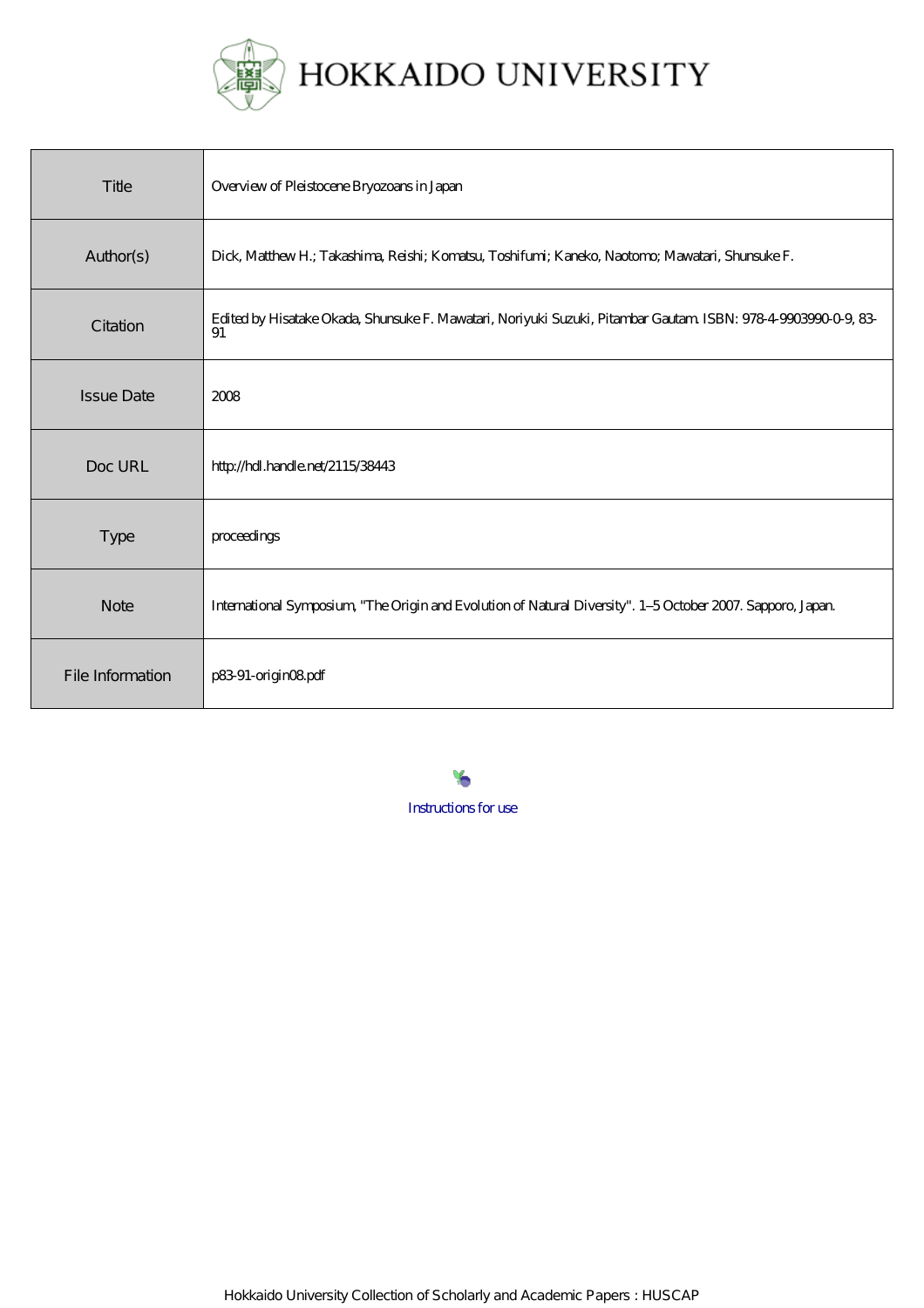# **Overview of Pleistocene Bryozoans in Japan**

Matthew H. Dick<sup>1,\*</sup>, Reishi Takashima<sup>3</sup>, Toshifumi Komatsu<sup>4</sup>, Naotomo Kaneko<sup>5</sup> and Shunsuke F. Mawatari<sup>1,2</sup>

<sup>1</sup> COE for Neo-Science of Natural History and <sup>2</sup> Department of Natural History Sciences, Faculty of *Science, Hokkaido University, Sapporo 060-0810, Japan*

*3 School of Marine Science and Technology, Tokai University, Shizuoka 424-8610, Japan*

*4 Geological and Paleontological Institute, Kumamoto University, 2-39-1 Kurokami, Kumamoto, Japan*

*5 Institute of Geology & Geoinformation and Geological Museum, Geological Survey of Japan,*

*AIST, 1-1-1-7 Higashi, Tsukuba, Ibaraki 305-8567, Japan*

## **ABSTRACT**

We compiled a list of bryozoan taxa reported between 1935 and 1995 from Pleistocene deposits in Japan. Our list adds many Pleistocene records to the 1980 checklist of Sakagami *et al*.: although only a handful of additional Pleistocene records of bryozoans have been published since 1980, many deposits previously considered to be of Pliocene age have now been more accurately dated as Pleistocene. These include the Setana, Hamada, Hirose, Daishaka, Shibikawa, Sawane, Haizume, and Omma Formations. Our list contains 358 taxa, including 97 new to science described from Pleistocene Japan. Previous studies have been concentrated in four regions of Japan: 1) Boso Peninsula, central Honshu, Pacific side; 2) SW Hokkaido and N Honshu in the vicinity of Tsugaru Strait; 3) Noto Peninsula and Niigata, central Honshu, Sea of Japan; and 4) Kikai-jima Island in the Nansei Archipelago south of Kyushu. We present the number of total taxa and new taxa reported per region and formation, and compare the similarities among regions. We report newly discovered Pleistocene deposits from two regions: the Setana Fm. near Kuromatsunai, Hokkaido, and the Oe and "Kita Arima" Fms. on the Shimabara Peninsula, Kyushu. Pleistocene bryozoans are relatively well known in Japan, and with increased taxonomic resolution can provide a 'model system' for investigating the effects of climate change on assemblages of sessile benthic marine animals.

**Keywords**: Benthic, Biodiversity, Bryozoa, Climate change, Ectoprocta, Fossil, Japan, Paleoclimate, Pleistocene, Polyzoa, Taxonomy

### **INTRODUCTION**

During the Pleistocene Epoch (1.8–0.01 Ma), cyclical oscillations occurred between cool and warm periods, with corresponding episodes of glaciation alternating with interglacial periods and marine transgressions. The response of organisms, both terrestrial and marine, to these climatic oscillations and the role of climatic changes in speciation and extinction are fundamental questions for evolutionary biologists [1] and are also relevant to predicting the effects of anthropogenically induced rapid climate change today. In contrast to fossil marine molluscs, which have been relatiely well studied from the

<sup>\*</sup>Corresponding author, e-mail: mhdick@mail.sci.hokudai.ac.jp

Information for use in citing this article: Okada, H., Mawatari, S.F., Suzuki, N. and Gautam, P. (eds.), *Origin and Evolution of Natural Diversity*, Proceedings of International Symposium "The Origin and Evolution of Natural Diversity", 1–5 October 2007, Sapporo, pp. 83–91.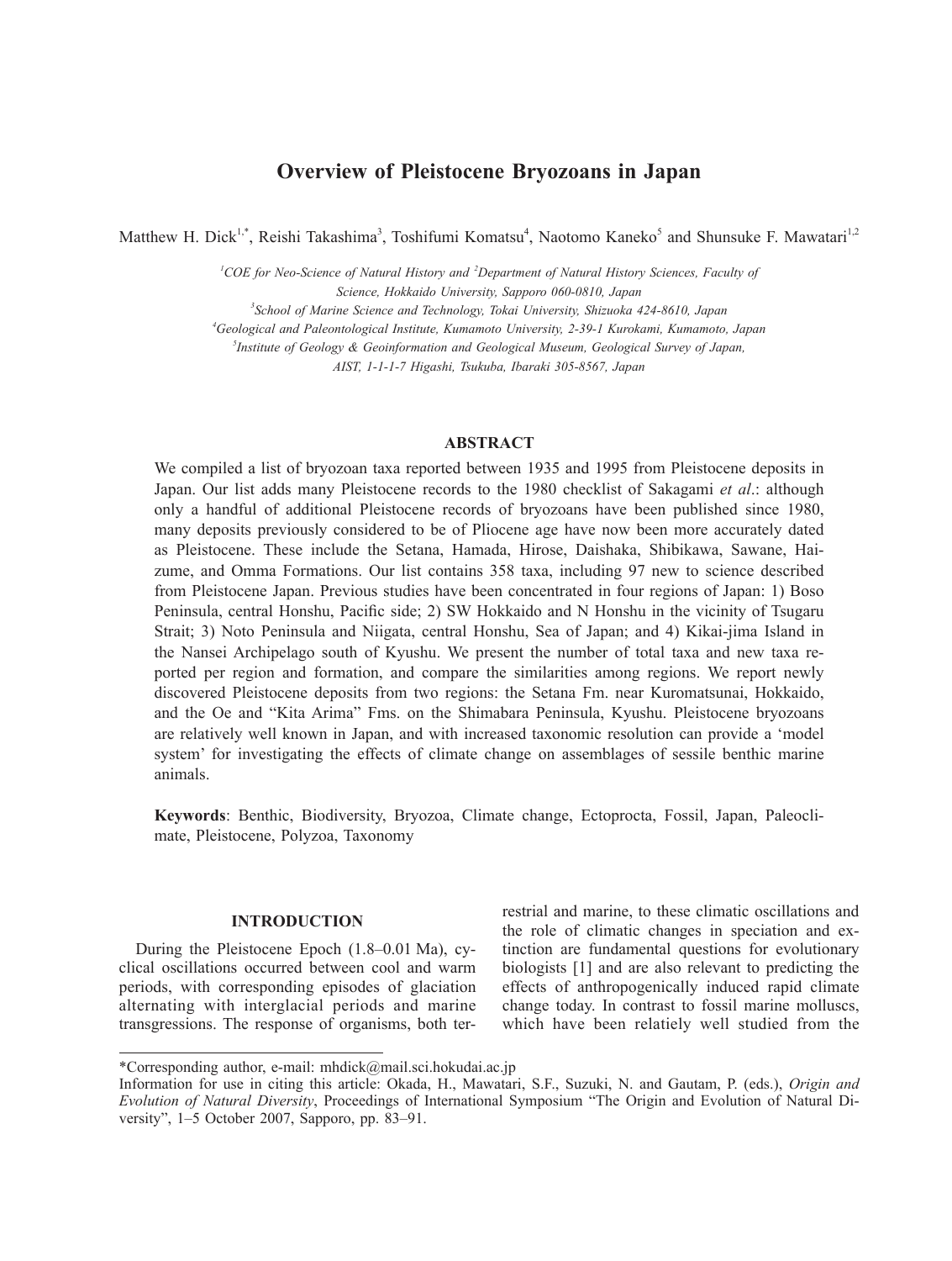viewpoints both of reconstructing Pleistocene environments and examining the effects of climate change on benthic assemblages [e.g., 2], members of the largely marine phylum Bryozoa have scarcely been utilized to address these questions. Bryozoans are moderately diverse in modern oceans, with at least 10,000 species, and have left a substantial fossil record due to the calcified outer skeleton in most marine groups. The most diverse group among living bryozoans is the Order Cheilostomata, which originated in the Jurassic Period and has undergone an explosive radiation since the Late Cretaceous.

It is important to study macrobenthic groups other than molluscs, for different groups may have characteristics that cause them to respond differently to climatic changes. For example, compared to marine molluscs, bryozoans are relatively uniform in life history. Molluscs can be epibenthic or infaunal, sessile or mobile; show a large variety of feeding strategies, including predation and filter-feeding; and show a large variety of reproductive strategies ranging from planktotrophic development to direct development in egg cases. In contrast, the vast majority of marine bryozoans are sessile; virtually all are epibenthic or are epizoic on epibenthic organisms; all are filter feeders; and most reproduce by a poorly dispersing, brooded larva.

In this report, we review the status of studies of Pleistocene bryozoans in Japan. Pleistocene marine deposits are common and widespread on both the Pacific and Sea of Japan coasts of the main islands of Japan, as well as in the Nansei archipelago to the southwest. Bryozoans are abundant in most of these deposits, attached to a variety of hard substrates such as mollusc shells, corals, barnacles, and pebbles, and have been relatively well documented. Furthermore, the Pleistocene geology of Japan has been extensively studied. For these reasons, we conclude that Pleistocene bryozoans in Japan comprise a potential resource for studying the effects of climatic oscillations on benthic marine organisms.

### **METHODOLOGY**

A 1980 checklist of Japanese Cenozoic fossil Bryozoa by Sakagami, Arakawa, and Hayami [3] provided the starting point for our review. This checklist, which summarizes the literature on Cenozoic bryozoans in Japan through 1978, is organized as an annotated alphabetical species list, with each entry reflecting updated taxonomy in some cases, citations of previous reports with page and illustration numbers, and stratigraphic formations and ages from

which each species had been reported. We constructed an Excel database of the Pleistocene bryozoans tabulated in the checklist, listing for each species sources in the primary literature; whether or not illustrations were provided in the primary sources; grade of bryozoan (cyclostome, ctenostome, anascan, cribrimorph, or ascophoran); and stratigraphic formations from which the species was reported. This last entry allowed us to compare the known species diversity and composition of Pleistocene bryozoans among formations and among sub-regions of Japan, data that were difficult to access from the checklist.

Although the 1980 checklist was extraordinarily comprehensive at the time of its publication, it is now out of date with regard to Pleistocene bryozoans, for two reasons. First, a few taxa have been added to the known Japanese Pleistocene bryozoan fauna since 1978. Second, and more importantly, several formations considered to be of Pliocene age at the time of the checklist have now been more accurately dated as Pleistocene, thus adding many records to the known Pleistocene fauna. These include the Setana Fm. [4] of southwestern Hokkaido; the Hamada [5], Hirose [6], and Daishaka [4] Fms. of Aomori Prefecture and the Shibikawa [7] Fm. of Akita Prefecture, northernmost Honshu; and the Sawane [8], Haizume [9], and Omma [9] Fms. in the vicinity of the Noto Peninsula and Niigata, western central Japan, Sea of Japan coast. Ages and durations of Pleistocene formations known to contain bryozoans are shown in Fig. 1, which also correlates current names with those used in ref. 3. The age and nomenclature of formations considered both in ref. 3 and currently to be Pleistocene are treated in the following references: Kayamachi Fm. [10], Hiradoko Fm. [11], Narita Fm. [12], Jizodo Fm. [12], Semata Fm. (= Yabu Fm., Shimosa Group) [13], and the Ryukyu Group [14].

For purposes of tabulation and comparisons of known diversity among strata and regions, we use the term "taxon" to refer to formally described nominal species, subspecies, and varieties; unidentified specimens listed only as "*Genus* sp." or "*Genus* Indet."; and collective taxa listed as "*Genus* spp." Finally, we also include taxa that appeared only in lists, without illustration or description.

#### **RESULTS**

### **Distribution of studies on Pleistocene bryozoans in Japan**

Pleistocene bryozoans have been extensively studied in four parts of Japan (Fig. 2), which we list be-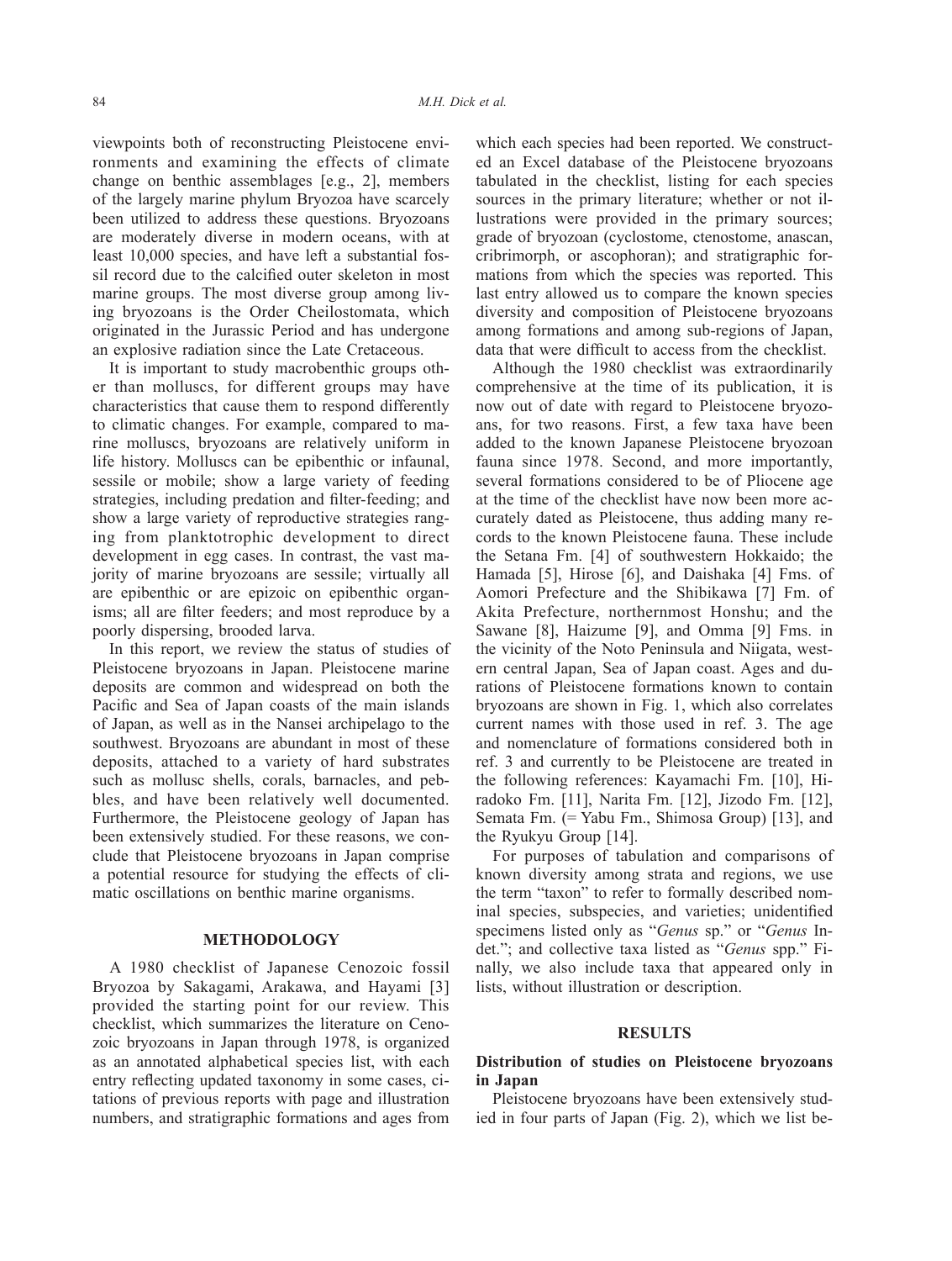

**Fig. 1** Age and stratigraphic range of Pleistocene formations in Japan known to contain bryozoans. Numbers preceding current formation names correspond to numbers in Fig. 1 of ref. 3, with older names in parentheses if usage has changed. Formations are grouped according to the regions shown in Fig. 2, except that the Hokkaido and Honshu areas adjacent to Tsugaru Strait are separated here.

low in order of historical effort. Numbers of total taxa and new taxa are listed in Table 1 by region and formation.

*Boso*: central Honshu on the Pacific side (Boso Peninsula, Chiba Prefecture; ~35.5°N). This was the first region studied and remains the best studied. Between them, Sakakura [15, 16], Arakawa [17], and Fukuda [18] documented 145 taxa from this region, primarily from the Jizodo Fm., but also from the Narita Fm. and Semata Fm.

*Tsugaru*: southwestern Hokkaido and northern Honshu (~39.7–42.7°N). Oshima Peninsula in southwestern Hokkaido (Setana Fm.); Aomori Prefecture (Hamada, Hirose, and Daishaka Fms.) and Oga Peninsula, Akita Prefecture (Kamayachi and Shibikawa Fms.) in northern Honshu. Due to the proximity to Tsugaru Strait connecting the Sea of Japan with the Pacific Ocean, the faunal composition of deposits in this region was potentially influenced by both oceans; this consideration applies more to the formations of the Oshima Peninsula and Aomori Prefecture than to those of the Oga Peninsula. Between them, Kataoka [19] and Hayami [20–22] documented 129 taxa from this region.

*Noto*: west central Honshu, Sea of Japan Coast (~37°N). This region includes the Noto Peninsula of Toyama and Ishikawa Prefectures (Hiradoko and Omma Fms.) and the mainland in the vicinity of Niigata (Haizume Fm.); the fauna was well isolated from influences from the Pacific side of Japan. This region was exclusively studied by Hayami [22], who documented 26 taxa there.

*Kikai*: Kikai-jima Island, Nansei Archipelago of southwestern Japan (28.3°N). This island lies in the Pacific Ocean, with the archipelago to which it belongs forming the boundary between the North Pacific proper and the East China Sea. Kataoka [23] reported 122 species from this locality ["Ryukyu Limestone," Ryukyu Group], although our tally from refs. [3, 23] is 133 taxa.

# **The Japanese Pleistocene bryozoan fauna**

Our list of Japanese Pleistocene bryozoans includes 358 taxa, including 99 (27.7%) anascans, 221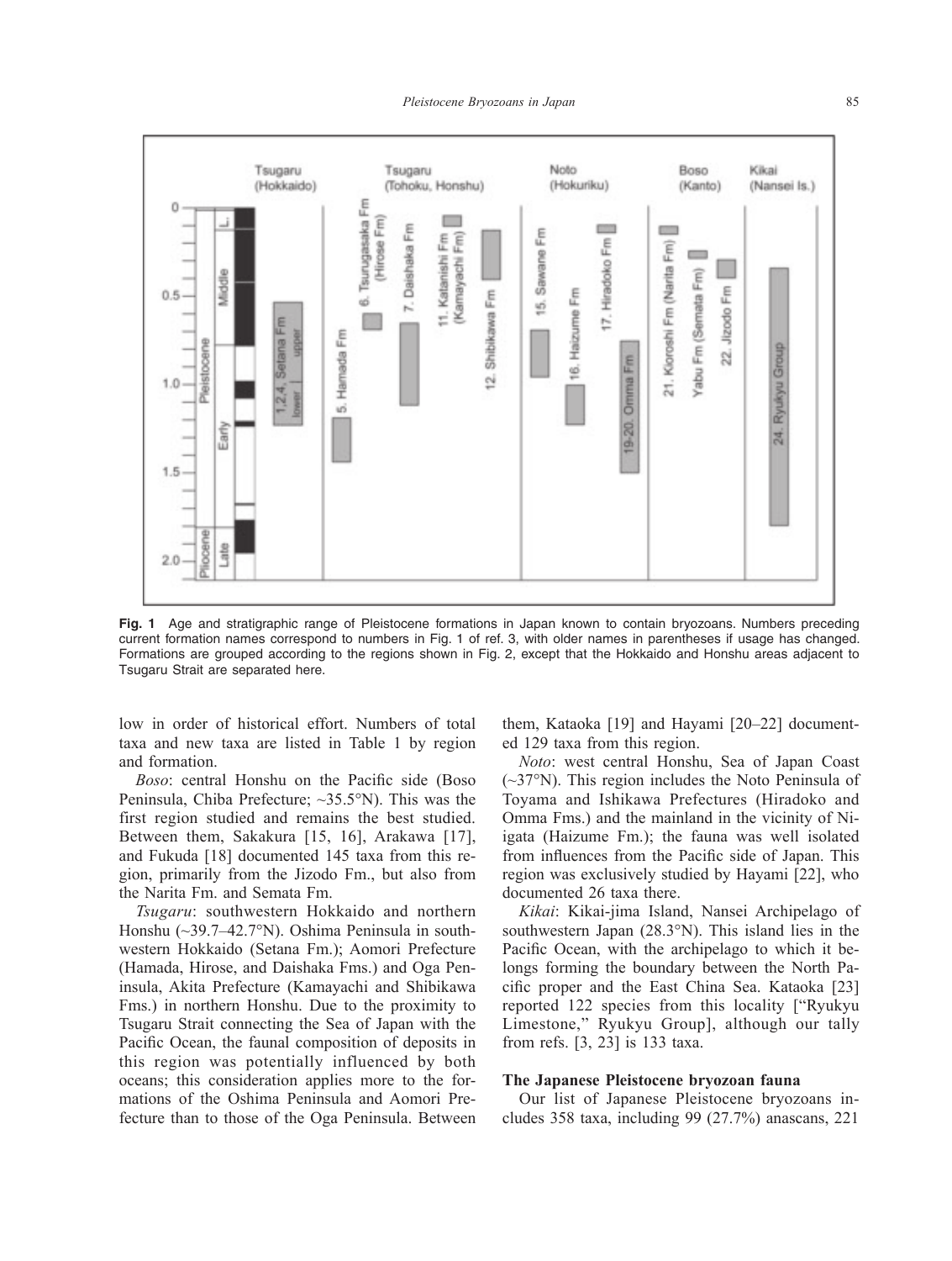

**Fig. 2** Map of Japan showing the main areas of Japan (circled) where Pleistocene bryozoans have been studied. Following each region name are the number of bryozoan taxa reported from the region and [in square brackets] the number of taxa new to science originally described from Pleistocene material from the region. Stars with locations indicated by arrows indicate promising new localities that we have examined.

(61.7%) ascophorans, 14 (3.9%) cribrimorphs, two (0.6%) ctenostomes, and 22 (6.1%) cyclostomes. The only ctenostomes reported were unidentified species of *Penetrantia* and *Immergentia* [18b], recognized from their bore holes in shells. The cyclostomes have not been well studied. Only Sakakura [15, 16] attempted to identify all the cyclstomes in his material, although other workers reported a few [18e, 19].

Of the 358 taxa recorded, 37 (10.3%) were identified to genus only, and 30 (8.3%) were indicated as questionable identifications by the inclusion of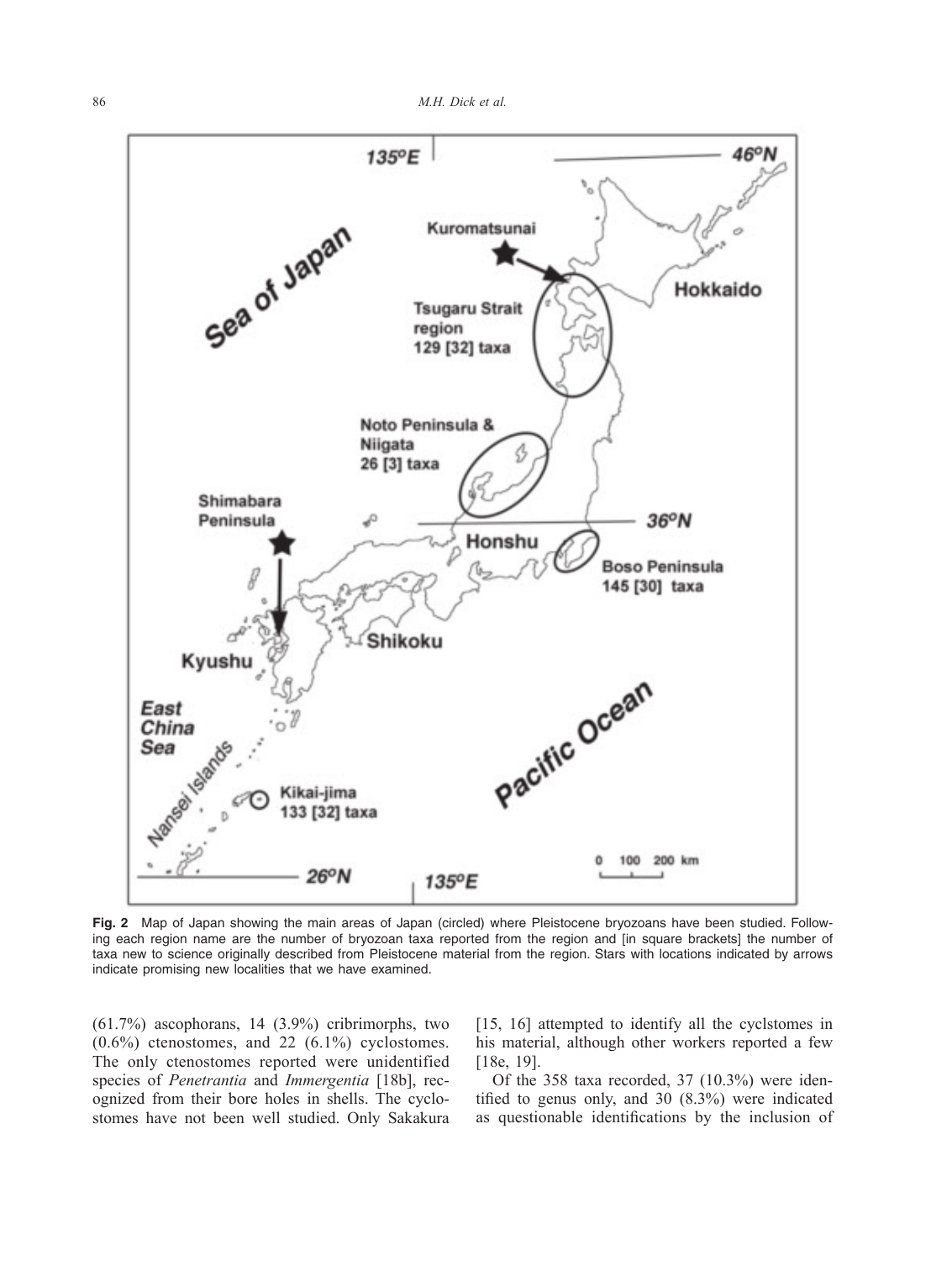|             | total          | new                      |                | total | new  |
|-------------|----------------|--------------------------|----------------|-------|------|
|             | taxa           | taxa                     |                | taxa  | taxa |
| <b>Boso</b> | 145            | 30                       | <b>Tsugaru</b> | 129   | 32   |
| Jizodo Fm   | 124            | 26                       | Hamada Fm      | 32    | 3    |
| Narita Fm   | 32             | 4                        | Hirose Fm      | 9     |      |
| Semata Fm   | $\overline{2}$ |                          | Daishaka Fm    | 77    | 11   |
|             |                |                          | Kamayachi Fm   | 13    |      |
| <b>Noto</b> | 26             | 3                        | Shibikawa Fm   | 40    | 12   |
| Haizume Fm  |                |                          | Setana Fm      | 13    | 4    |
| Hiradoko Fm | 19             |                          |                |       |      |
| Omma Fm     | 8              | $\overline{\phantom{a}}$ | Kikai          |       |      |
|             |                |                          | Ryukyu Gr.     | 133   | 32   |

**Table 1** Number of total taxa and new bryozoan taxa reported from the Pleistocene of Japan, by region and formations within regions. Region names refer to the circled areas in Fig. 1. Formation names appearing in refs. 3, 22 are used here; see Fig. 1 for corresponding names currently in use.

"?", "aff.", or "cf." between the genus and species name. This leaves 291 taxa (81% of total) solidly identified with a nominal taxon. Of the 291 fully identified nominal taxa, 97 (33%; 27% of total taxa) were originally described as new taxa from the Pleistocene fauna of Japan, including 85 new species, 6 new subspecies, and 6 new varieties (see Fig. 2 and Table 1 for a breakdown of new taxa by region and formation).

A relatively high number (258 of 358 taxa, or 72%) of Japanese Pleistocene bryozoan taxa were illustrated by one or more authors. Only Arakawa [17] included illustrations made by scanning electron microscopy (SEM); previous workers relied primarily on light micrographs, but also included some line drawings. The quality of the light micrographs varies considerably; in some cases it is difficult to discern key characters, but in many cases the illustrations are adequate for identification.

### **Affinities among regions**

A high proportion of the Pleistocene taxa, 300 (84%) of 358, were reported from only a single one of the four (Tsugaru, Noto, Boso, Kikai) regions of Japan defined here; 42 taxa (12%) were reported from two of the regions, 15 taxa (4%) from three of the regions, and only one nominal species, *Microporella ciliata* (Pallas), from all four regions. This taxon has been ascribed virtually a global distribution, though it is probably actually limited to the temperate North Atlantic, with records from other regions erroneous. The records from Pleistocene Japan thus need to be reexamined.

The proportion of taxa in common between regions is shown in Table 2. This can be interpreted as a rough index of similarity between regions. Most similar were the Tsugaru and Noto regions

Table 2 Percent similarity among Pleistocene bryozoan faunas reported from four regions of Japan. Percentages are the number of taxa in common between two regions divided by the combined total taxa occurring in either of the two regions. Region names refer to the circled areas in Fig. 1.

|             | <b>Boso</b>       | Tsugaru          | Noto              |
|-------------|-------------------|------------------|-------------------|
| Kikai       | $10\%$ (25 / 253) | 5\% (12 / 250)   | $4\%$ (6 / 153)   |
| <b>Boso</b> |                   | $8\%$ (21 / 253) | $6\%$ (10 / 161)  |
| Tsugaru     |                   |                  | $14\%$ (19 / 136) |

(See Fig. 2), which are either on or partly bounded by the Sea of Japan, with 14% taxa in common. Next most similar were the Kikai and Boso regions, both on the Pacific side, with 10% taxa in common. All other comparisons among regions showed only 4–8% taxa in common.

### **Newly discovered bryozoan-bearing Pleistocene deposits in Japan**

Despite the considerable previous research, there remains a wealth of relatively unexplored deposits in Japan that contain abundant Pleistocene bryozoans. Here we mention two areas from which we have already made collections.

*Setana Formation, southwestern Hokkaido* [24]. Several fossiliferous sections of this formation are well exposed in the vicinity of Kuromatsunai at the base of the Oshima Peninsula, including deposits at Soebetsu River (Upper Setana, 1.0–0.6 Ma), and Utasai, Nakasato, and Neppu Quarry (all three, Lower Setana, 1.2–1.0 Ma). In 2005, an international expedition (R. Takashima, S.F. Mawatari, M. Dick, A. Ostrovsky, A. Grischenko, M. Hirose, and L. Taranto) to this region found bryozoans to be abundant in these four deposits and made a collection at each. The Utasai deposit, a quarry currently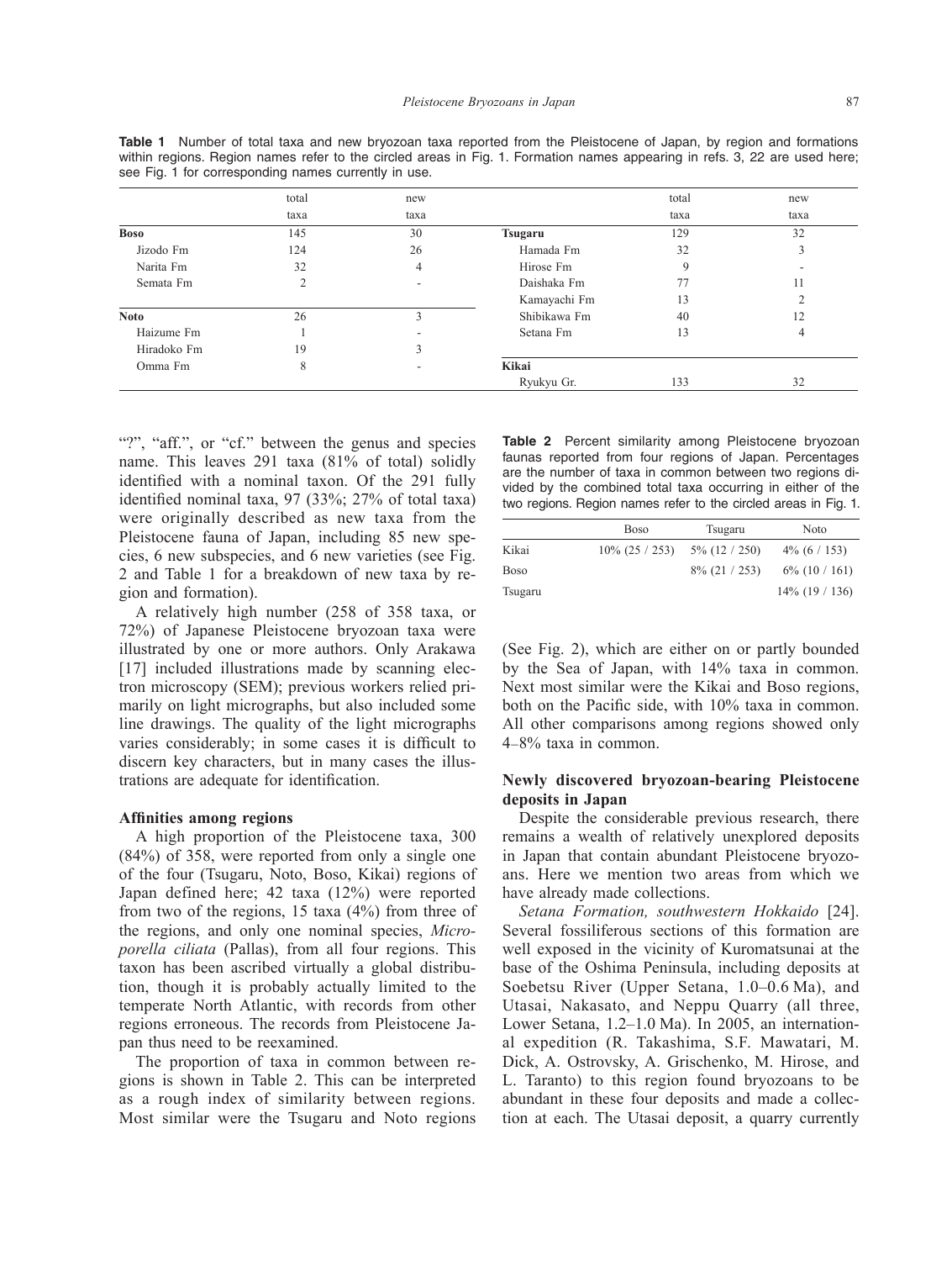

**Fig. 3** Representative species from "Kokemushi Paradise," Utasai section, Lower Setana Formation (~1.2−1.0 Ma), Kuromatsunai; images by scanning electron microscopy (SEM). Scale bars = 500 μm. (A) *Parasmittina bidentata* (Androsova, 1958). (B) *Microporella* sp. (C) *Escharoides hataii* Hayami, 1975. (D) *Stomachetosella perforata* (Canu and Bassler, 1929) [= *S. magniporata* (Nordgaard, 1906)?].

being mined for stylasterine hydrocoral fragments that are ground up to be used as fertilizer, is so rich in bryozoans, which encrust virtually every pebble and mollusk shell, that it came to be referred to as "Kokemushi Paradise" (*kokemushi* = 'Bryozoa' in Japanese), a name that has stuck. The quality of preservation of the bryozoans at these sites is very good (Fig. 3). We visited most of these deposits again in 2006 and 2007 for additional collecting, stratigraphic sampling [25], and rockmagnetic measurements [26]. In 2006 and 2007, Dr. Paul Taylor collected at several of the deposits for the Natural History Museum, London. Prior to their "discovery" as productive sites for Pleistocene bryozoans, some of these sections of the Setana Formation were already known, and indeed several studies on the molluscan fauna had been conducted in this region [e. g., 2, 27, 28]. However, the mollusk specialists did not report on the bryozoans they might have encountered. To date, only 13 bryozoan taxa have been reported from the Setana Fm. in the literature: *Porella* 

*concinna hanaishiensis* Hayami, 1975; *Smittina ordinata hanaishiensis* Hayami, 1975; *Cleidochasma tuberculata* Osburn, 1952; *Coleopora*? *tsugaruensis* Kataoka, 1957; *Diatosula marionense* (Busk, 1884) [= *Myriozoella plana* (Dawson, 1859)?]; *Petraliella*? *pirikaensis* Hayami, 1975; *Microporella ciliata* (Pallas, 1766); *Microporella pirikaensis* Hayami, 1975; *Microporina articulata* (Fabricius, 1821) [29]; *Myriapora subgracilis* (d'Orbigny, 1852); *Stomachetosella producta* (Packard, 1863); *Porella acutirostris* Smitt, 1868; and "*Stephanosella biaperta* (Michelin, 1845)". However, we estimate there are at least 80 bryozoan taxa (including cyclostomes) in our collections from various deposits of this formation.

*Oe and " Kita Arima" Formations, near Hara Castle and Kita Arima, respectively, Shimabara Peninsula, Kyushu*. The deposit of the Oe Formation comprises a Late Pleistocene  $(\sim 0.1 \text{ Ma})$  site with abundant, well-preserved gastropod and bivalve fossils that are often heavily encrusted with well-preserved bryozoans. The stratigraphy and molluscan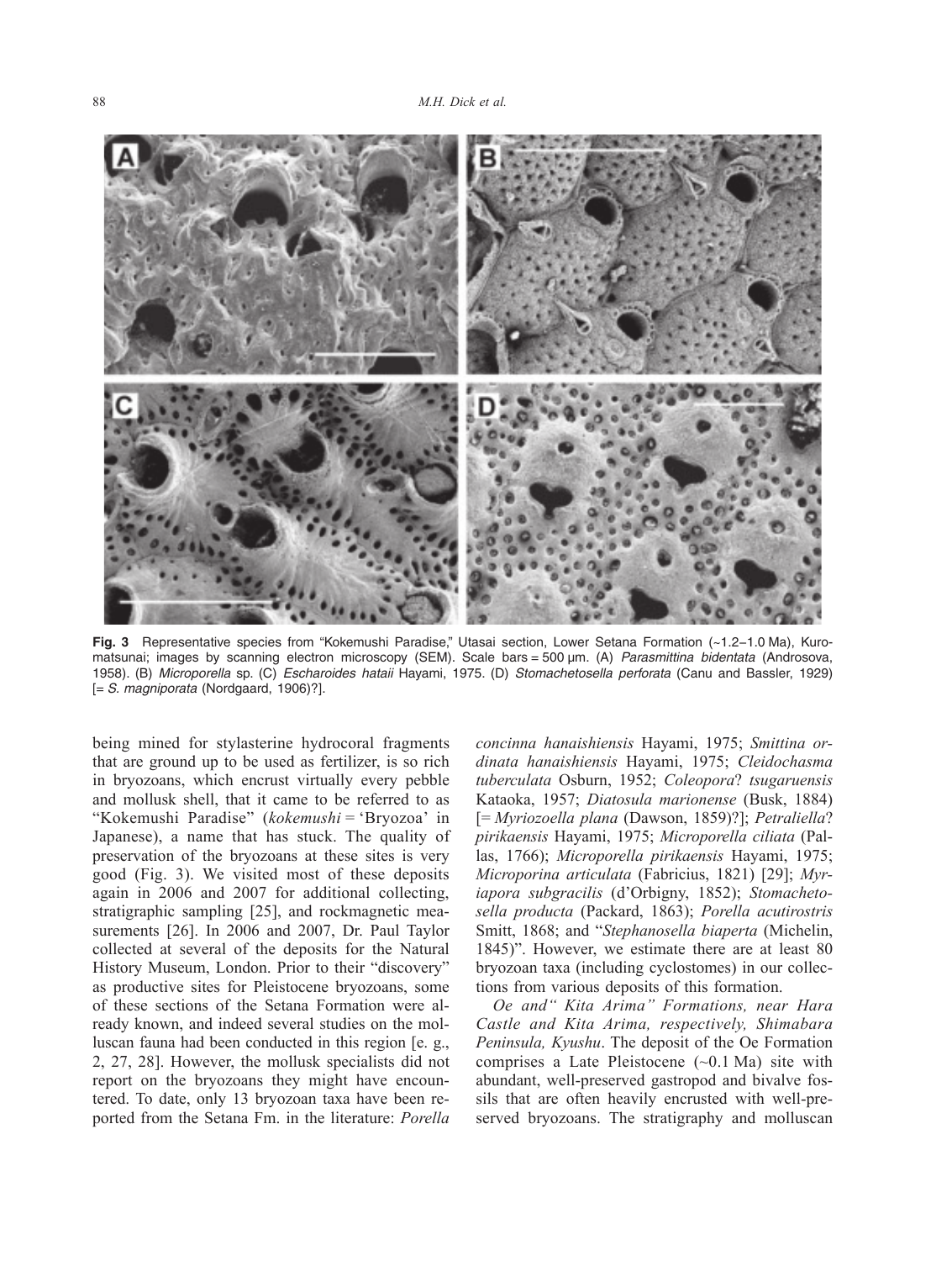fauna of this deposit have been studied [30]. The Kita Arima deposit, which is older (mid-Pleistocene), has not been studied in detail. Bryozoans occur predominantly on pebbles, though some are found on bivalve shell fragments. Preservation is variable, with degradation of some of the bryozoans due to abrasion and also to an apparently acidic taphonomic environment in parts of the deposit. Nonetheless, in a couple of hours of collecting we obtained many identifiable bryozoan specimens at this site, some of them in very good condition.

### **DISCUSSION**

It is interesting to compare the effort devoted to Pleistocene bryozoans in California, along the west coast of North America, with that in Japan. Whereas Sakakura's 1935 [15] paper was the first in Japan to deal with Pleistocene bryozoans, effort in California had started much earlier, in 1862, with the publication of 17 taxa including 15 new to science from Quaternary deposits at Santa Barbara [31]. Canu and Bassler's [32] large monograph of 1923 included numerous Pleistocene bryozoan records: four taxa from Los Angeles, 44 from Santa Barbara, 45 from Santa Monica, and 19 from Dead Man's Island off San Pedro. Most taxa were illustrated with light photomicrographs, much as appeared in the Japanese literature on Pleistocene bryozoans prior to 1995. In 1957, Soule and Duff [33] published an annotated list of 56 species from the Pleistocene of Southern California. This list contains neither illustrations of the taxa nor information on the geology (exact localities, formations, deposits, ages, or depositional environments) of collecting sites; it describes no species new to science, nor any Pleistocene taxa that are not also Recent taxa. Nothing appears to have been published since. In summary, although studies of Pleistocene bryozoans began in California over 70 years before those in Japan, by 1940 (largely through the efforts of Sakakura), studies in Japan had reached approximate parity with those in California. The year 1957, which saw the last study of Pleistocene bryozoans in California, coincidentally saw the publication of Kataoka's paper on the bryozoa of the Daishaka Formation, which presaged the huge amount of work by Kataoka and Hayami that would follow within two decades. As a result, both Pleistocene bryozoans and their geology are now better documented in Japan than along the western coast of the United States.

One of the main questions of interest in Pleistocene studies is the degree to which Pleistocene climatic oscillations caused species extinctions. Taken at face value, the current list of Pleistocene bryozoans seems to suggest that a great deal of extinction occurred in Japan from the Pleistocene to the Recent. Among the 358 taxa on our list, 97 (27%) were originally described from Pleistocene material. Considering only the 291 taxa firmly identified with a nominal taxon, 33% were original descriptions from Pleistocene material. Few of these have subsequently been reported in modern faunas. For example, only three species originally described from Pleistocene Japan [*Ellisina canui* (Sakakura, 1935), *Labioporella elegans* Sakakura, 1935, and *Membraniporella subpetasus* Sakakura, 1935] appeared among taxa included in checklists of Recent Japanese bryozoans [34, 35]. This apparent high level of discontinuity between Pleistocene and Recent faunas may well be an artifact due to insufficient taxonomic sampling in both time intervals, especially given that surveys of Recent Pacific cheilostome faunas in the past two decades have reported similarly high proportions  $(23-40\%)$  of new species [36, p. 1153]. In addition, we suspect that taxonomic specialists on Recent bryzoans have often ignored the literature on late Neogene and Quaternary bryozoans.

In number of species in common, the highest similarity among the four regions of Japan for which we compared Pleistocene bryozoans was 14%. This overall low similarity among regions is not surprising considering that variables among the regions include latitude, ocean, geological age of the predominant fossiliferous strata, and depositional environment (facies, habitat) of these strata. For example, the majority of taxa detected in the Boso region (Pacific side,  $\sim$ 35.5°N) came from the Jizodo Fm. (later Middle Pleistocene), whereas the majority of taxa detectged in the Tsugaru Strait region (~39.7–42.7°N) came from the Daishaka Fm. (late Early to early Middle Pleistocene) (Fig. 1).

In investigating the effects of climatic fluctuations on bryozoan assemblages, several sorts of comparisons need to be made. One involves comparisons among contemporaneous assemblages to determine the effects of ocean, latitude, or facies on the species composition of paleoassemblages. Several sets of contemporaneous assemblages are evident (Fig. 1) among known bryozoan-fossiliferous deposits in Japan: for example, the Hamada Fm., lower Omma Fm., and part of the Ryuku Group represent Early Pleistocene deposits in three regions; the Setana Fm., Daishaka Fm., Upper Omma Fm, Sawane Fm., and part of the Ryukyu Group represent upper Early to lower Middle Pleistocene deposits in four re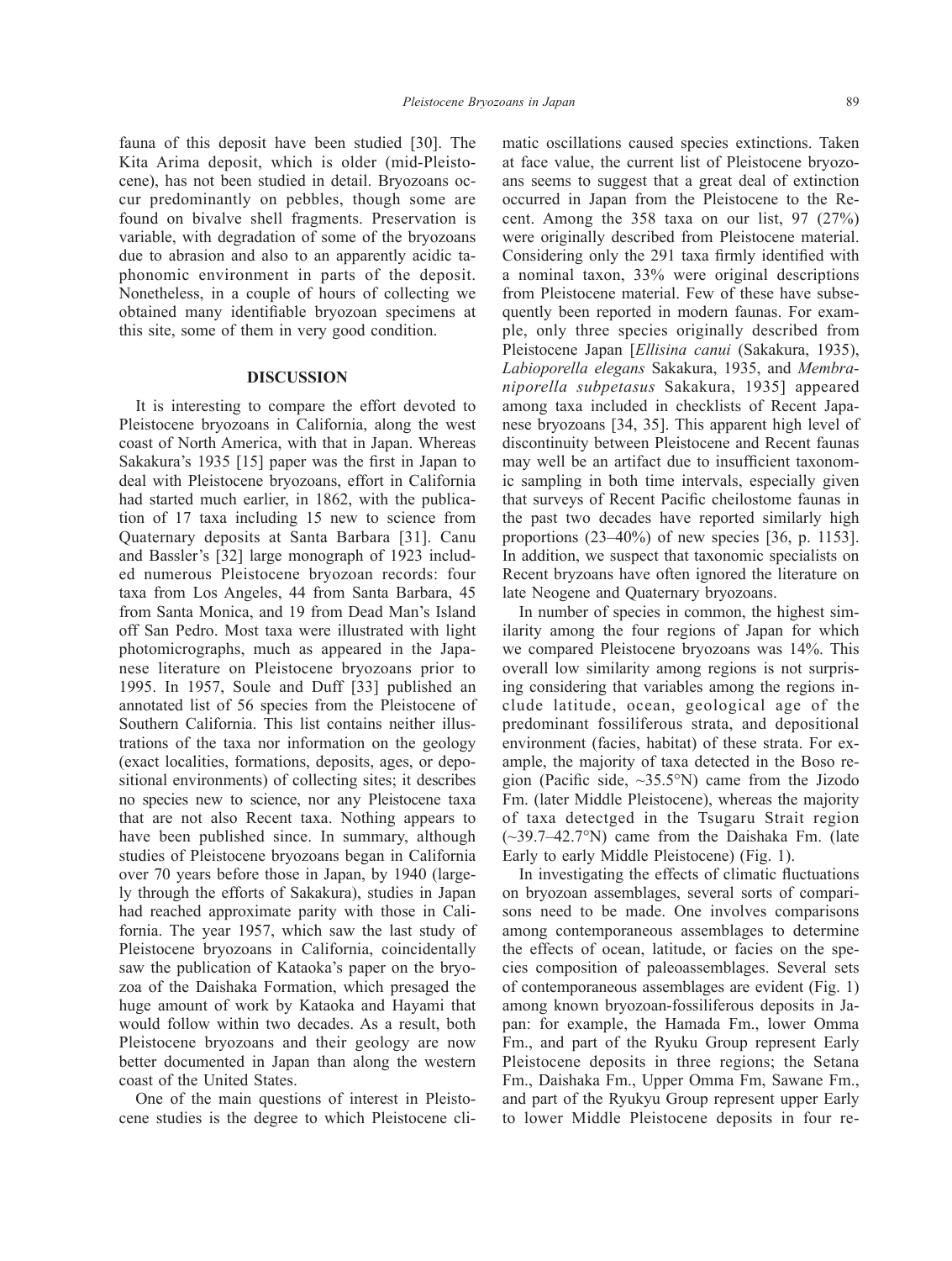gions; the Hiradoko Fm., Narita Fm., and newly discovered Oe Fm. deposit represent Late Pleistocene deposits in three regions. Another sort of comparison involves time series of assemblages within regions (and ideally within a single habitat). For example, the Hamada., Daishaka, Hirose, Shibikawa, and Kamayachi Fms. represent a series in northern Honshu from the mid-Early to the Late Pleistocene. These comparisons through time in a single region should allow assessment of the effects of climatic changes on the composition of species assemblages.

Perhaps the most important next step in further developing the study of Japanese Pleistocene bryozoans is a reliable, up-to-date taxonomic treatment with SEM illustrations. In compiling the list of Japanese Pleistocene bryozoans, we encountered a number of inconsistencies and amibiguities. The generic names of taxa need a thorough check in light of the current classification, and species identifications need to be checked for accuracy and for consistency of usage both among previous workers on Quaternary bryozoans in Japan and with the Recent literature of the past three decades, especially that of the Pacific. As the number of sampling sites, intensity of sampling, and reliability of taxonomy increase, Japanese Pleistocene bryozoan faunas should provide an increasingly powerful model system to investigate the effects of climate change on assemblages of shelf-dwelling sessile animals.

### **ACKNOWLEDGMENTS**

This study was supported by the 21st Century COE program on 'Neo-science of Natural History' (Program Leader: Dr. Hisatake Okada) financed by the Ministry of Education, Culture, Sports, Science, and Technology (MEXT), Japan.

#### **REFERENCES**

- 1. Bennett, K.A., 2004. Continuing the debate on the role if Quaternary environmental change for macroevolution. Phil. Trans. Roy. Soc. Lond. B, 359, 295–303.
- 2. Suzuki, A. and Akamatsu, M., 1994. Post-Miocene cold-water molluscan faunas from Hokkaido, northern Japan. Palaeogeogr. Palaeoclim. Palaeoecol., 108, 353–367.
- 3. Sakagami, S., Arakawa, S. and Hayami, T., 1980. Check list and bibliography of Japanese Cenozoic fossil Ectoprocta (Bryozoa), 1935–1978. In: Professor Saburo Kanno Memorial Volume, Institute of Geosciences, University of Tsukuba, Tsukuba, 314–338.
- 4. Nojo, A., Hasegawa, S., Okada, H., Togo, Y., Suzuki, A. and Matsuda, T., 1999. Interregional lithostratigraphy and biostratigraphy of the Pleistocene Setana Formation, southwestern

Hokkaido, Japan. J. Geol. Soc. Jpn., 105, 370–388. (In Japanese with English abstract.)

- 5. Nemoto, N. and Yoshimoto, N., 2001. Foraminiferal fossils from the Pleistocene Hamada Formation in the Chikagawa area, eastern Shimokita Peninsula, northeast Japan. Fossils, 69, 1–24. (In Japanese with English abstract.)
- 6. Murata, H. and Hase, H., 1990. Geology of the Kuroishi District. Quadrangle Series, Scale 1: 50,000. Aomori, No. 29, Geological Survey of Japan. (In Japanese with English abstract.)
- 7. Koizumi, I. and Kanaya, T., 1977. Correlation of Late Neogene sections on the Oga Peninsula and Akita City, northeast Japan. In: Professor Kazuo HUZIOKA Memorial Volume, Retirement Memorial Committee (ed.), Sasaki Shuppan, Sendai, 401–412. (In Japanese with English abstract.)
- 8. Okubo, R., Oda, H., Takayama, T. and Kitamura, A., 1995. Paleomagnetic polarity and calcareous nannofossil biostratigraphy of the Pleistocene Sawane Formation on Sado Island, Niigata Prefecture, central Japan. J. Geol. Soc. Jpn., 101, 443– 450. (In Japanese with English abstract.)
- 9. Takayama, T., Sato, T., Kameo, K. and Goto, T., 1995. Quaternary coccolith biostratigraphy and age of the Pliocene/ Pleistocene boundary. Quatern. Res., 34, 157–170. (In Japanese with English abstract.)
- 10. Shiraishi, T. and Takeuti, S., 1999. Statigraphic re-examination of the Upper Pleistocene in the Oga Peninsula, Akita Prefecture, northeast Japan. Quatern. Res. 38, 29–39. (In Japanese with English abstract.)
- 11. Omura, A., 1979. Uranium-series age of the Hiradoko and Uji shell beds, Noto Peninsula, central Japan. Trans. Proc. Palaeont. Soc. Jpn, NS, 117, 247–253.
- 12. Omori, M., Hayama, Y. and Horiguchi, M. (eds.), 1986. Regional Geology of Japan Part 3 KANTO. Editorial Committee of KANTO, Part 3 of Regional Geology of Japan. Kyoritsu Shuppan, Tokyo. (In Japanese.)
- 13. Kamataki, T., 1999. Molluscan fossil assemblages under the influence of depositional rate: an example of the middle Pleistocene Yabu Formation, Shimosa Group, central Japan. Mem. Geol. Soc. Jpn., 54, 175–183. (In Japanese with English abstract.)
- 14. Yamamoto, K., Iryu, Y., Sato, T. and Abe, E., 2005. Stratigraphy of the Ryukyu Group on northern Motobu Peninsula, Okinawa-jima, Ryukyu Islands, Japan. J. Geol. Soc. Jpn., 111, 527–546. (In Japanese with English abstract.)
- 15. Sakakura, K., 1935. Pliocene and Pleistocene Bryozoa from the Boso Peninsula. (I). J. Fac. Sci. Imp. Univ. Tokyo, Sec. II, 4, 1–48, Pls. 1–7.
- 16. Sakakura, K., 1938. Bryozoaires pleistocenes aux environs de Tako-mati, Prefecture de Tiba. J. Geol. Soc. Jpn., 45, 717– 722. (In French)
- 17. Arakawa, S., 1995. Bryozoan fauna in the Jizodo Formation (Pleistocene), Boso Peninsula, Honshu, Japan. Nat. Hist. Res., 3, 75–110.
- 18. Fukuda, Y., 1976a-e. Bryozoan fossils from the Narita Formation. a) 1. On "Chigokemushi" [*Watersipora*]. b) 2. On shell-boring bryozoans. c) 3. On "Shiwayoroikokemushi" [*Reginella*]. d) 4. On "Usukokemushi" [*Microporella*]. e) 5. On the Order Cyclostomata. "Rikakyouiku-kenkyu" [Chiba Prefecture Education Center], 15, 15–16, 43–45, 67–69, 87– 89, 110–112. (In Japanese.)
- 19. Kataoka, J., 1957. Bryozoa from the Daishaka Formation (Pliocene), Minammi-Tsugaru-gun, Aomori Prefecture. Trans. Proc. Palaeont. Soc. Jpn., NS, 28, 143–153, Pl. 22.
- 20. Hayami, T., 1971. On some Bryozoa from near Namioika-